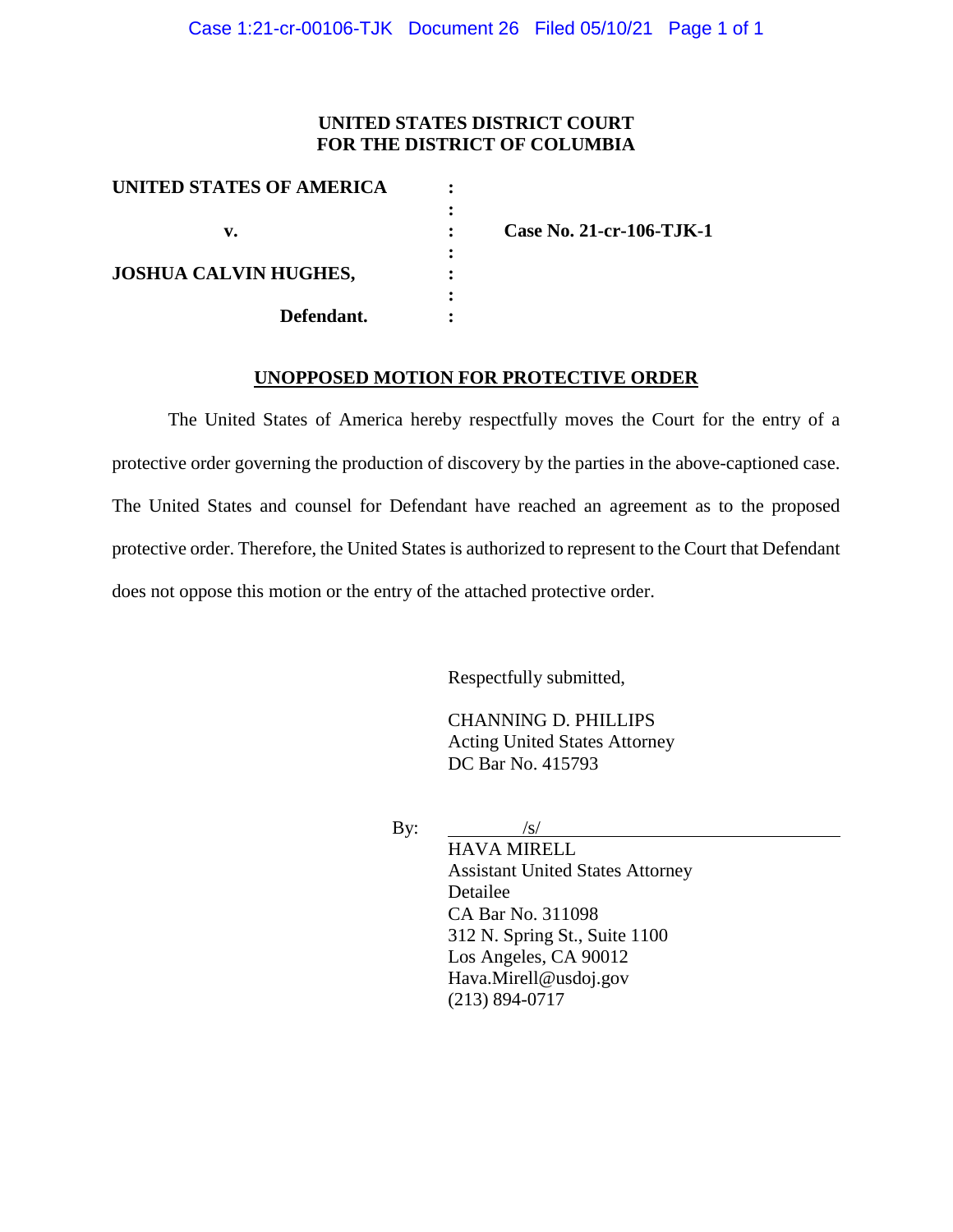## **UNITED STATES DISTRICT COURT FOR THE DISTRICT OF COLUMBIA**

| UNITED STATES OF AMERICA     |  |
|------------------------------|--|
|                              |  |
| v.                           |  |
|                              |  |
| <b>JOSHUA CALVIN HUGHES,</b> |  |
|                              |  |
|                              |  |
| Defendant.                   |  |

**v. : Case No. 21-cr-106-TJK-1**

### **PROTECTIVE ORDER GOVERNING DISCOVERY**

To expedite the flow of discovery material between the parties and adequately protect the

United States' legitimate interests, it is, pursuant to the Court's authority under Fed. R. Crim. P.

16(d)(1) and with the consent of the parties, ORDERED:

1. **Materials Subject to this Order.** This Order governs materials provided by the

United States at any stage of discovery during this case and which the United States has

identified as either "Sensitive" or "Highly Sensitive." Examples of materials that the United

States may designate as "Sensitive" or "Highly Sensitive" pursuant to this Order include but are

not limited to:

- a. Personal identity information as identified in Rule 49.1 of the Federal Rules of Criminal Procedure, as well as telephone numbers, email addresses, driver's license numbers, and similar unique identifying information;
- b. Information regarding the government's confidential sources;
- c. Information that may jeopardize witness security;
- d. Contact information for, photographs of, and private conversations with individuals that do not appear to be related to the criminal conduct in this case;
- e. Medical or mental health records;
- f. Sources and methods law-enforcement officials have used, and will continue to use, to investigate other criminal conduct related to the publicly filed charges;
- g. Surveillance camera footage from the U.S. Capitol Police's extensive system of cameras on U.S. Capitol grounds;<sup>1</sup>

 $1$  To be clear, this does not include footage from body worn cameras from other police departments that responded on January 6, 2021, the vast amount of which the United States will *not* designate as Sensitive or Highly Sensitive. (Body worn camera footage will be marked Sensitive or Highly Sensitive only if it contains material described in paragraph one above or for a similar reason not anticipated by this Order.)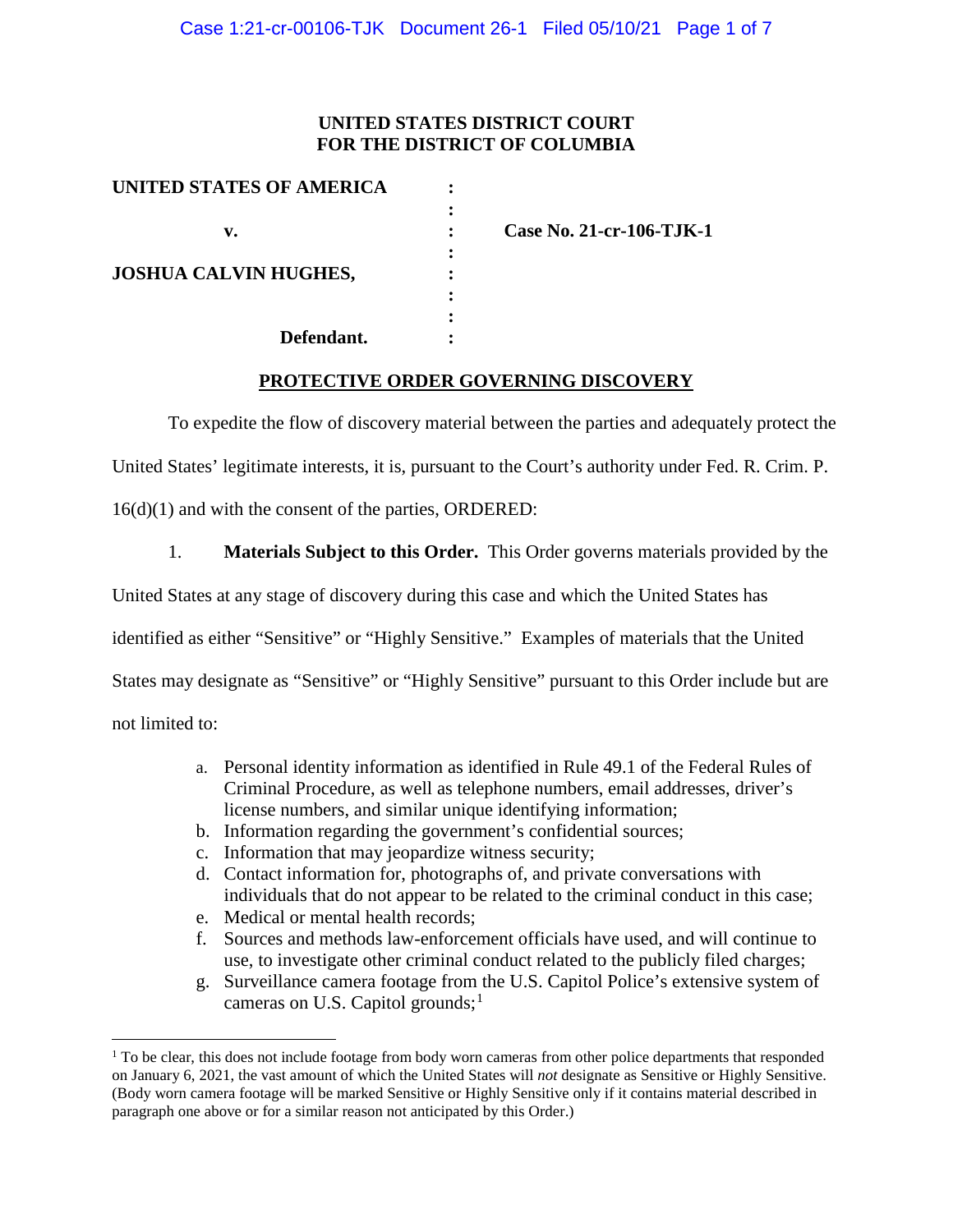- h. Repair estimates from the Architect of the Capitol;
- i. Materials designated as "security information" pursuant 2 U.S.C. §1979; and
- j. Tax returns or tax information.

This Order will not be used to designate materials as Sensitive or Highly Sensitive unless such designation is necessary for one of the reasons stated in this paragraph or for a similar reason not anticipated by this Order. The government agrees to make every effort to provide discovery in a manner that will allow for most discovery to be produced without such designations.

2. **Defendant.** Any reference to "Defendant" herein refers individually to each

defendant identified in the caption above.

 $\overline{a}$ 

3. **Legal Defense Team.** The "legal defense team" includes defense counsel

(defined as counsel of record in this case, including any post-conviction or appellate counsel)

and any attorneys, investigators, paralegals, support staff, and expert witnesses who are advising

or assisting defense counsel in connection with this case.

# 4. **Rules for the Handling of Sensitive and Highly Sensitive Materials.**

- a. **Limitations on Use.** Defendant and the legal defense team may use Sensitive and Highly Sensitive discovery materials solely in connection with the defense of this case and any other case connected to the events at the United States Capitol on January 6, 2021, including any post-conviction or appellate litigation, and for no other purpose, and in connection with no other proceeding, without further order of this Court.
- b. **Limitations on Dissemination.** No Sensitive or Highly Sensitive materials, or the information contained therein, may be disclosed to any persons other than Defendant, the legal defense team, or the person to whom the Sensitive or Highly Sensitive information solely and directly pertains or his/her counsel, without agreement of the United States or prior authorization from the Court.
- c. **Limitations on Reproduction.** Defendant, the legal defense team, and authorized persons shall not copy or reproduce the Sensitive or Highly Sensitive materials except in order to provide copies of the materials for use in connection with this case by Defendant, the legal defense team, the person to whom the Sensitive or Highly Sensitive information solely and directly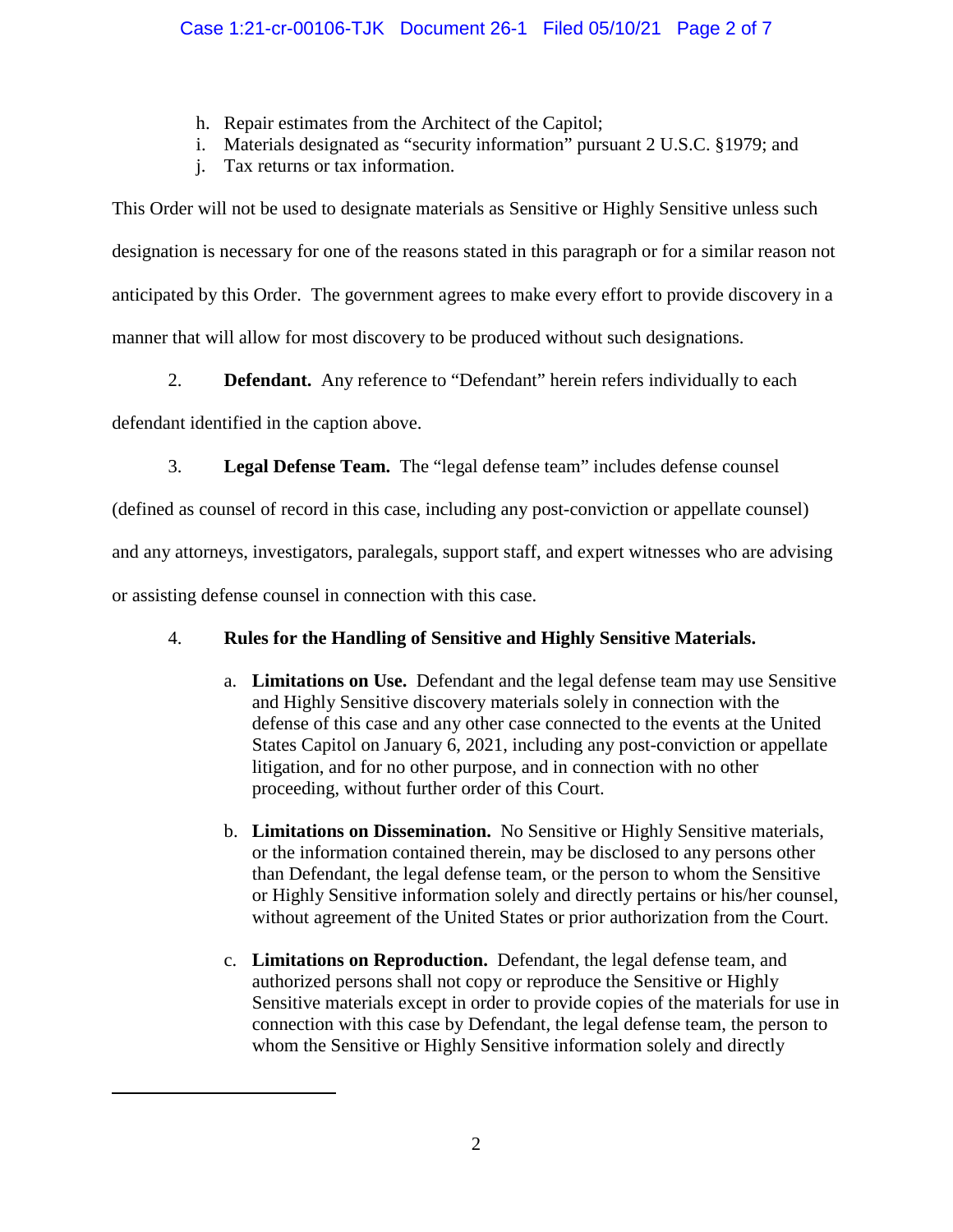pertains or his/her counsel, and other persons to whom the Court may authorize disclosure (collectively, "authorized persons").

If defense counsel provides Defendant access to Sensitive or Highly Sensitive materials, defense counsel must advise Defendant that Defendant may not record any personal identity information as identified in Rule 49.1 of the Federal Rules of Criminal Procedure or any telephone numbers, email addresses, driver's license numbers, and similar unique identifying information. By signing the attached affirmation, Defendant agrees not to do so.

Copies and reproductions, and any notes or records made in relation to the contents of the Sensitive and Highly Sensitive materials, are to be treated in the same manner as the original materials.

- d. **Court Filings.** Absent prior agreement by the parties or permission from the Court, no party shall disclose materials designated as Sensitive or Highly Sensitive in any public filing with the Court. Such materials shall be submitted under seal in accordance with Local Criminal Rule 49(f)(6). The Clerk of Court shall accept for filing under seal any filings made in compliance with that Rule and so marked by the parties pursuant to this Order.
- e. **Court Hearings.** The restrictions in this Order shall not limit either party in the use of the materials in judicial proceedings in this case. The procedures for use of designated Sensitive and Highly Sensitive materials during any hearing or the trial of this matter shall be determined by the parties and the Court in advance of the hearing or trial. No party shall disclose materials designated Sensitive or Highly Sensitive in open court without agreement by the parties that such materials may be disclosed in open court or prior authorization by the Court.

# 5. **Additional Rules for Handling of Sensitive Materials.** The following

additional terms apply to Sensitive materials:

a. **Storage.** Sensitive materials must be maintained in the custody and control of Defendant, the legal defense team, and authorized persons. This restriction shall not apply to the person to whom the Sensitive information solely and directly pertains or his/her attorney.

# 6. **Additional Rules for Handling of Highly Sensitive Materials.** The following

additional rules apply to Highly Sensitive materials:

a. **Additional Limitations on Dissemination.** Defense counsel may not provide a copy of Highly Sensitive materials to Defendant or permit Defendant to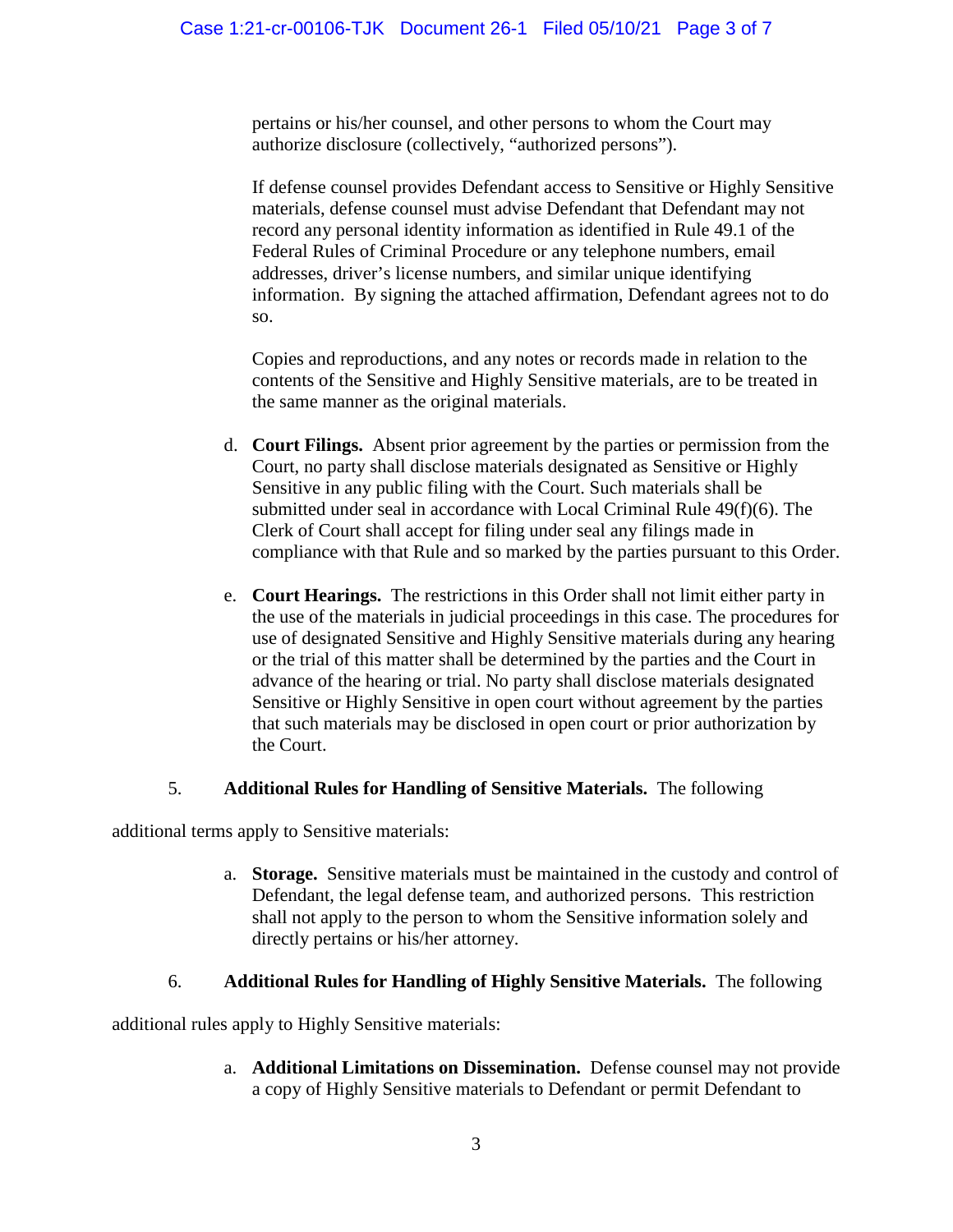view such materials unsupervised by defense counsel or an attorney, investigator, paralegal, or support staff person employed by defense counsel. The parties agree that defense counsel or an attorney, investigator, paralegal, or support staff person employed by defense counsel, may supervise Defendant by allowing access to Highly Sensitive materials through a cloudbased delivery system that permits Defendant to view the materials but does not permit Defendant the ability to download; provided that, prior to doing so, defense counsel first provides notice to the United States and allow the United States to file an objection with the Court if no agreement is reached.

- b. **Additional Limitations on Reproduction.** Counsel agrees that prior to showing materials to Defendant designated as Highly Sensitive, counsel or an attorney, investigator, paralegal, or support staff person employed by defense counsel will read Defendant the relevant parts of this Order, and remind Defendant of the consequences of violating the Order. If Defendant takes notes regarding Highly Sensitive materials, counsel or an attorney, investigator, paralegal, or support staff person employed by defense counsel must take reasonable steps to determine whether Defendant has copied any personal identity information as identified in Rule 49.1 of the Federal Rules of Criminal Procedure or any telephone numbers, email addresses, driver's license numbers, and similar unique identifying information.
- c. **Storage.** Highly Sensitive materials must be maintained in the custody and control of the legal defense team and authorized persons. This restriction shall not apply to the person to whom the Highly Sensitive information solely and directly pertains or his/her attorney.

### 7. **Viewing by Incarcerated Defendants.** If Defendant is in the custody of the

United States Marshals Service, defense counsel is authorized to provide a copy of discovery materials to the appropriate point of contact so that the defendant can view the discovery materials, subject to the terms of this Order.

8. **Disputes.** The parties shall make a good faith effort to resolve any dispute about a sensitivity designation before requesting the Court's intervention. The United States may agree to remove or reduce a sensitivity designation without further order of this Court. Whenever the redaction of specified information will resolve the basis for which a sensitivity designation was applied, the United States will agree to redaction, and such redaction will render the materials no longer subject to this Order. Any agreement to reduce or remove a sensitivity designation or to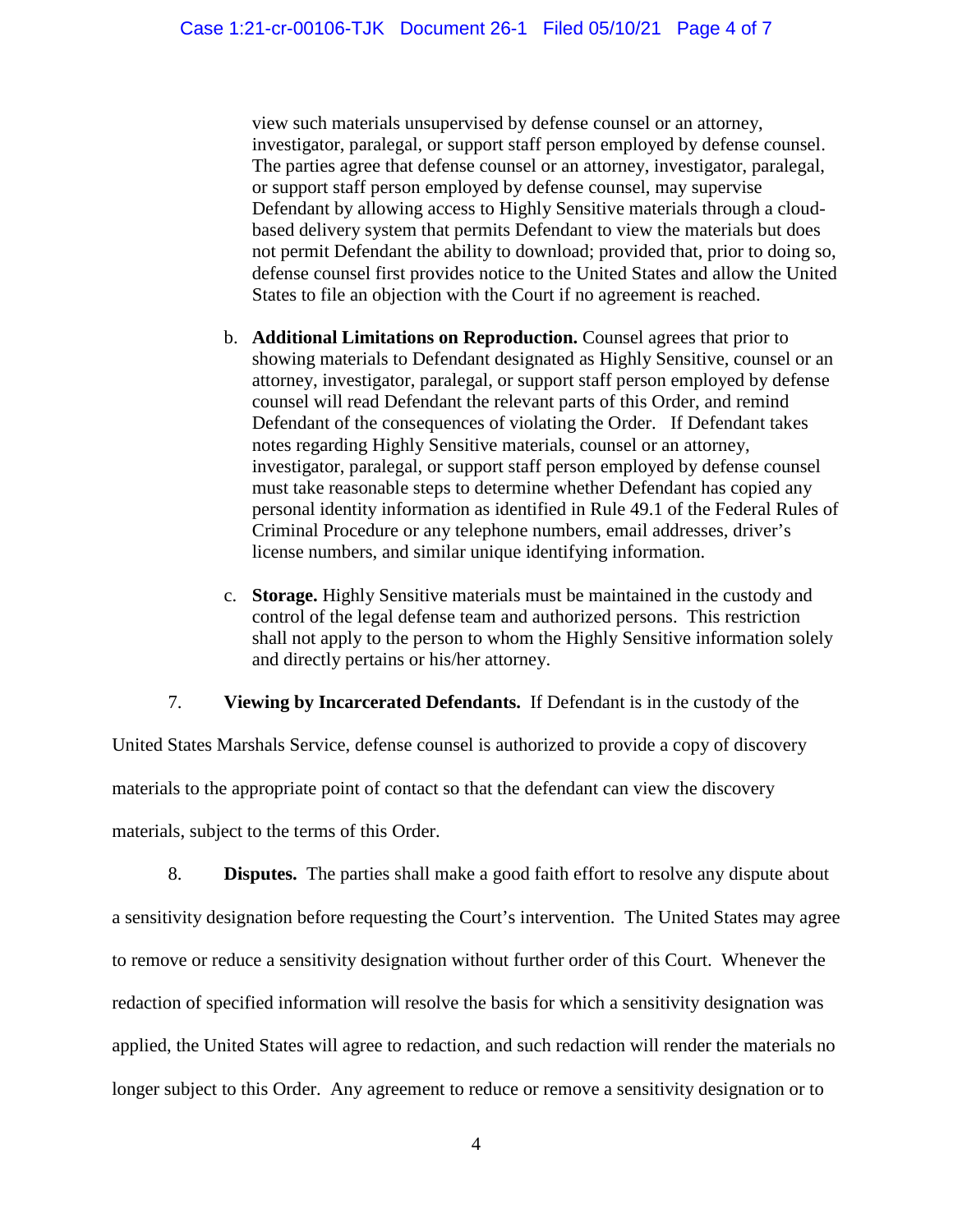#### Case 1:21-cr-00106-TJK Document 26-1 Filed 05/10/21 Page 5 of 7

redact specific information shall be memorialized in writing.

9. **Modification Permitted.** Nothing in this Order shall prevent any party from seeking modification of this Order nor prevent the defense from contesting a sensitivity designation. The parties agree that the burden of demonstrating the need for a protective order remains with the government at all times.

10. **Failure not Waiver.** The failure by the United States to designate any materials

as Sensitive or Highly Sensitive upon disclosure shall not constitute a waiver of the United

States' ability to later designate the materials as Sensitive or Highly Sensitive but the

government must separately identify and memorialize the changed status of those materials in

writing.

11. **Automatic Exclusions from this Order.** This Order does not apply to materials

that:

- a. Are, or later become, part of the public court record, including materials that have been received in evidence in this or other public trials or hearings;
- b. Were derived directly from Defendant or that pertain solely to Defendant. Examples of such materials include Defendant's own financial records, telephone records, digital device downloads, social media records, electronic communications, arrest records, and statements to law enforcement; <sup>2</sup> and
- c. Materials that the defense obtains by means other than discovery.

### 12. **Government's Discovery Obligations.** Nothing in this Order modifies the

United States' obligations at any stage of discovery in this case pursuant to Federal Rules of

Criminal Procedure 16 and 26.2, Local Criminal Rule 5.1, 18 U.S.C. § 3500 (the Jencks Act),

and the government's general obligation to produce exculpatory and impeachment information in

 $\frac{1}{2}$  $2$  Discoverable materials that were derived directly from Defendant or that pertain solely to Defendant are exempt from this Order regardless of whether the United States has designated any such materials as "Sensitive" or "Highly Sensitive" because the same materials are being provided or made available to co-defendants or other persons charged in connection with the events at the United States Capitol on January 6, 2021.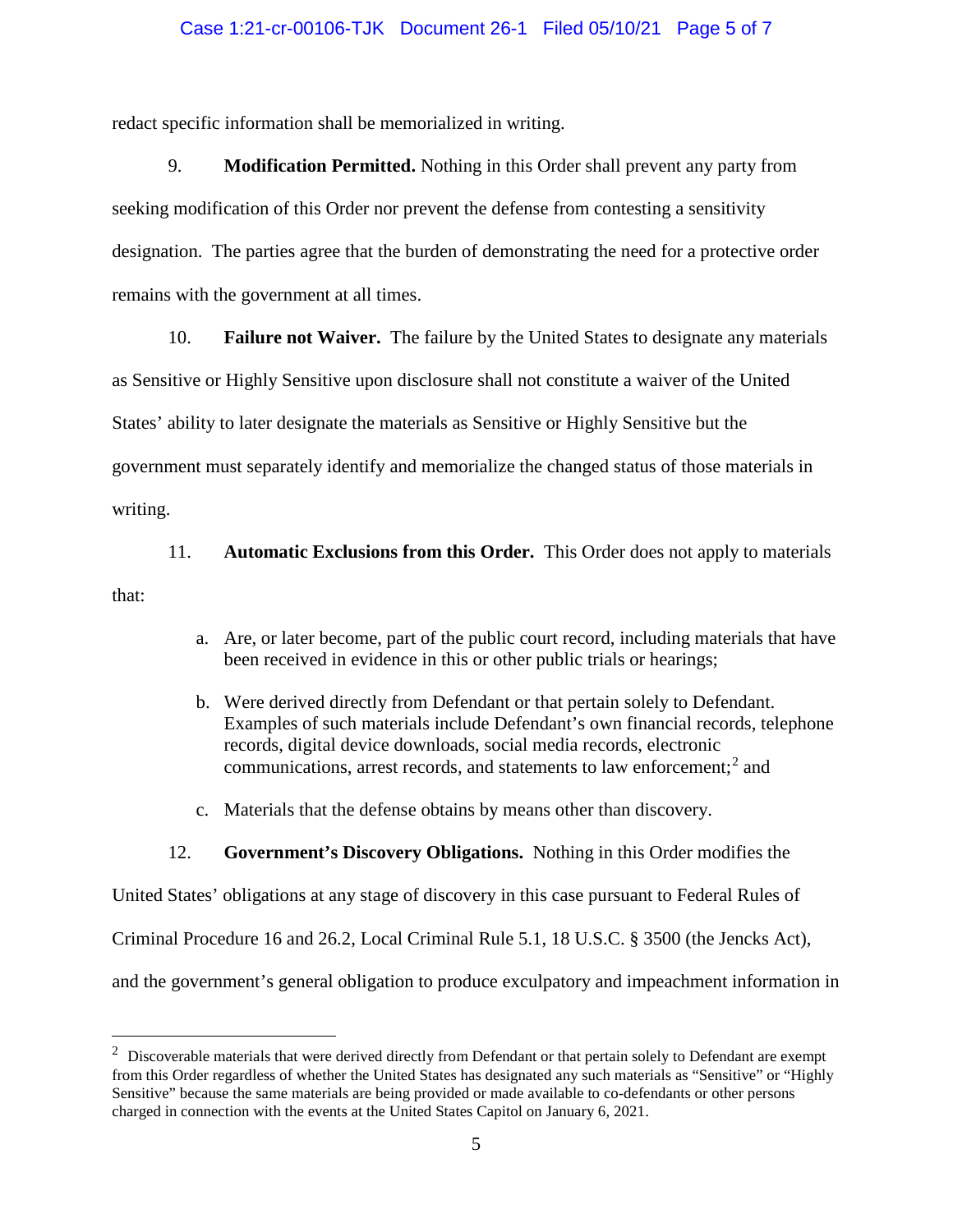#### Case 1:21-cr-00106-TJK Document 26-1 Filed 05/10/21 Page 6 of 7

criminal cases.

13. **Defense Counsel's Obligations.** Defense counsel must provide a copy of this Order to, and review the terms of this Order with, members of the legal defense team, Defendant, and any other person, before providing them access to Sensitive or Highly Sensitive materials. Defense counsel must obtain a fully executed copy of Attachment A before providing Defendant access to Sensitive or Highly Sensitive materials, and must file a copy with the Court within one week of execution.

14. **No Ruling on Discoverability or Admissibility**. This Order does not constitute a ruling on the question of whether any particular material is properly discoverable or admissible and does not constitute any ruling on any potential objection to the discoverability or admissibility of any material.

15. **Duration.** The terms of this Order shall remain in effect after the conclusion of this case and the parties shall be bound by it unless otherwise ordered by the Court.

**SO ORDERED** this \_\_\_\_\_ day of \_\_\_\_\_\_\_\_\_\_, 2021.

HONORABLE TIMOTHY J. KELLY United States District Judge

\_\_\_\_\_\_\_\_\_\_\_\_\_\_\_\_\_\_\_\_\_\_\_\_\_\_\_\_\_\_\_\_\_\_\_\_\_